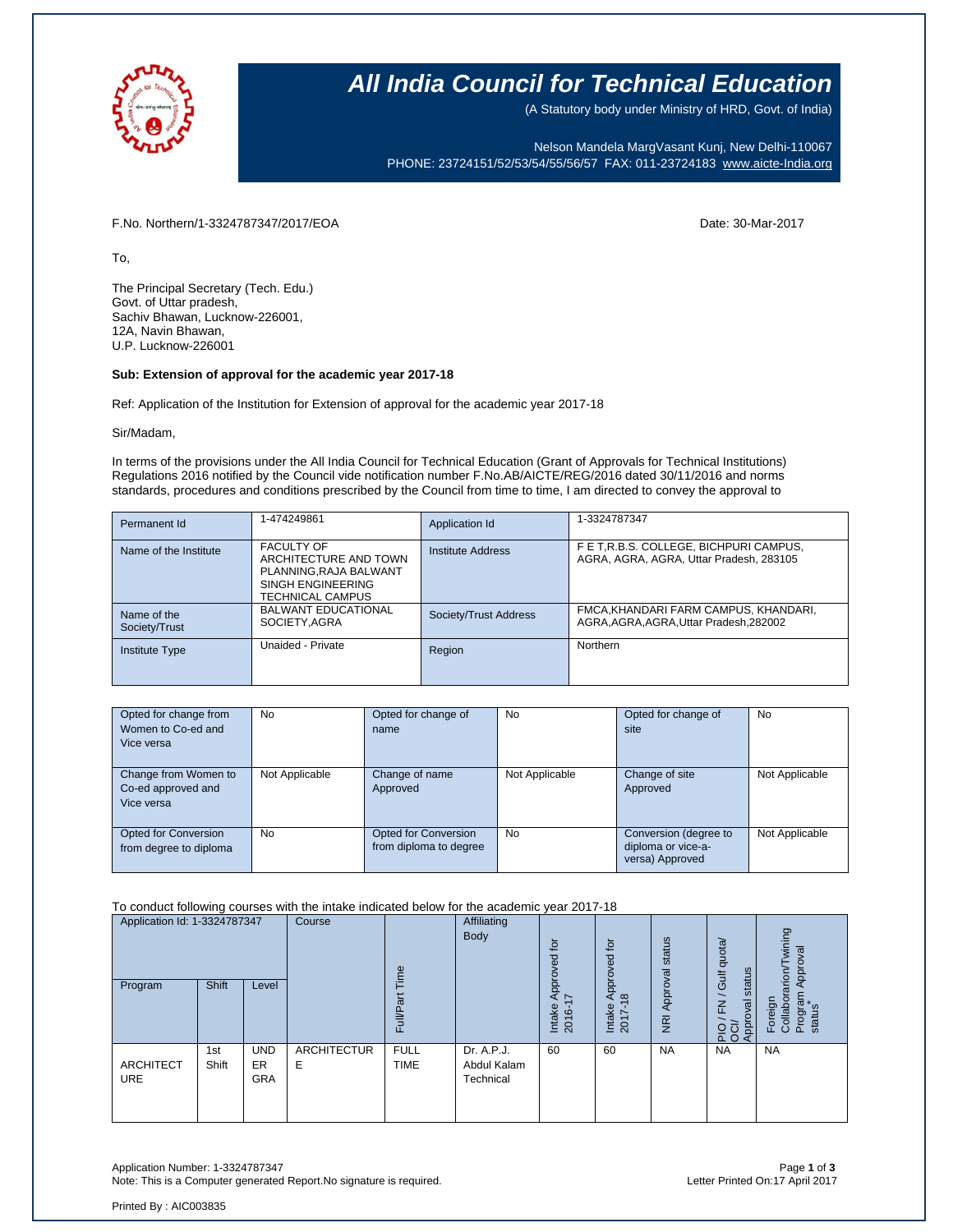

# **All India Council for Technical Education**

(A Statutory body under Ministry of HRD, Govt. of India)

Nelson Mandela MargVasant Kunj, New Delhi-110067 PHONE: 23724151/52/53/54/55/56/57 FAX: 011-23724183 [www.aicte-India.org](http://www.aicte-india.org/)

|    | <b>DUA</b> |                      |  |  |
|----|------------|----------------------|--|--|
| TE |            | University,<br>Uttar |  |  |
|    |            | Pradesh,<br>Lucknow  |  |  |
|    |            |                      |  |  |
|    |            |                      |  |  |

The above mentioned approval is subject to the condition that

FACULTY OF ARCHITECTURE AND TOWN PLANNING,RAJA BALWANT SINGH ENGINEERING TECHNICAL CAMPUS shall follow and adhere to the Regulations, guidelines and directions issued by AICTE from time to time and the undertaking / affidavit given by the institution along with the application submitted by the institution on portal.

In case of any differences in content in this Computer generated Extension of Approval Letter, the content/information as approved by the Executive Council / General Council as available on the record of AICTE shall be final and binding.

Strict compliance of Anti-Ragging Regulation:- Approval is subject to strict compliance of provisions made in AICTE Regulation notified vide F. No. 37-3/Legal/AICTE/2009 dated July 1, 2009 for Prevention and Prohibition of Ragging in Technical Institutions. In case Institution fails to take adequate steps to Prevent Ragging or fails to act in accordance with AICTE Regulation or fails to punish perpetrators or incidents of Ragging, it will be liable to take any action as defined under clause 9(4) of the said Regulation.

 **Note: Validity of the course details may be verified at www.aicte-india.org** 

 **Prof. A.P Mittal Member Secretary, AICTE**

#### Copy to:

# **1. The Regional Officer,**

All India Council for Technical Education Govt. Polytechnic Campus Adjoining Directorate of Technical Education Vikas Nagar, Kanpur-208 002, Uttar Pradesh

**2. The Director Of Technical Education\*\*,** Uttar Pradesh

# **3. The Registrar\*\*,**

Dr. A.P.J. Abdul Kalam Technical University, Uttar Pradesh, Lucknow

# **4. The Principal / Director,**

FACULTY OF ARCHITECTURE AND TOWN PLANNING,RAJA BALWANT SINGH ENGINEERING TECHNICAL **CAMPUS** F E T,R.B.S. COLLEGE, BICHPURI CAMPUS, AGRA, AGRA,AGRA, Uttar Pradesh,283105

## **5. The Secretary / Chairman,**

BALWANT EDUCATIONAL SOCIETY,AGRA FMCA,KHANDARI FARM CAMPUS, KHANDARI, AGRA, AGRA,AGRA, Uttar Pradesh,282002

#### **6. Guard File(AICTE)**

**Note: \*\* - Approval letter copy will not be communicated through post/email. However, provision is made in the portal for** 

Application Number: 1-3324787347 Page **2** of **3** Note: This is a Computer generated Report.No signature is required.